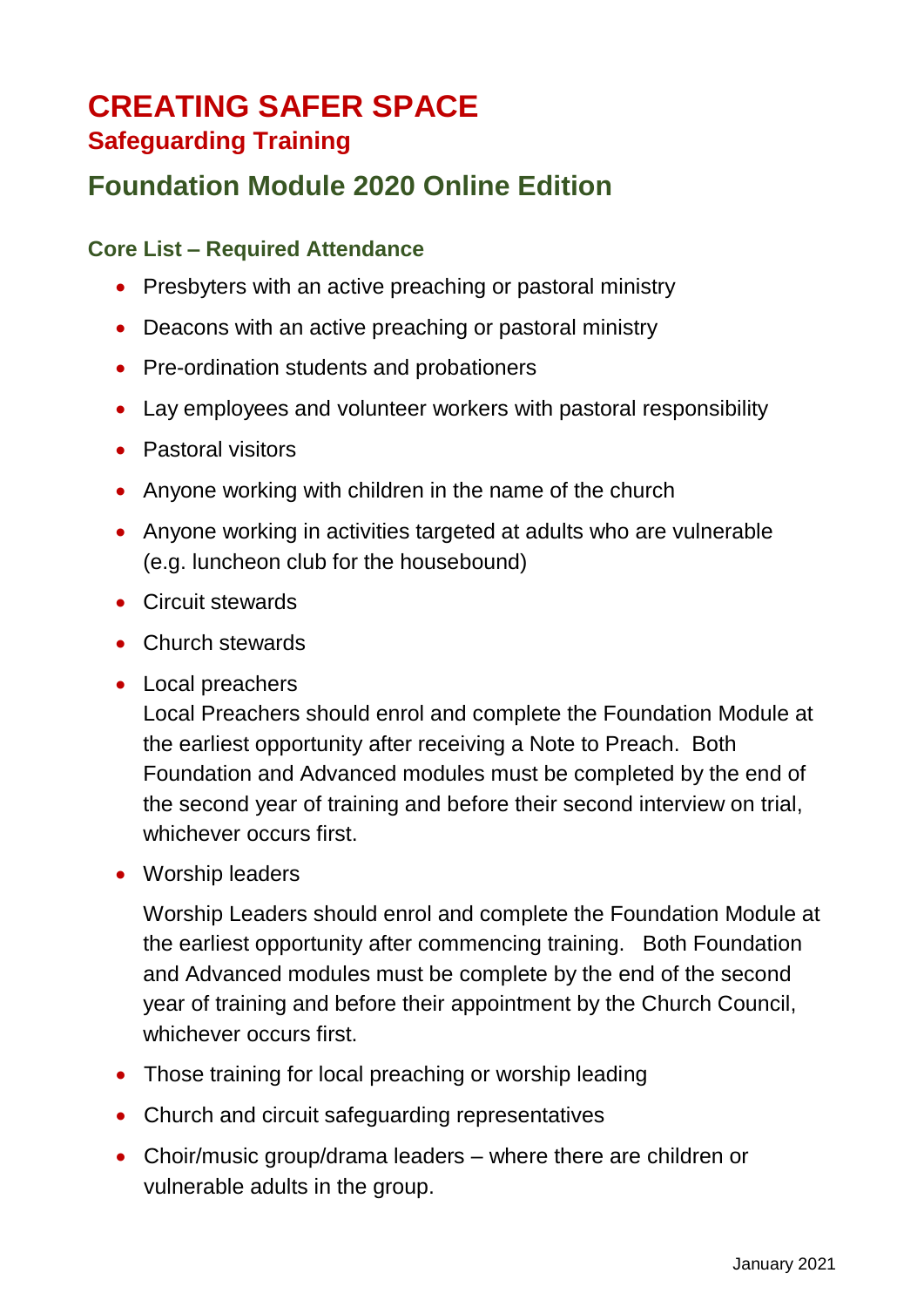- District staff especially policy committee members, complaints and discipline, mediators
- Core teaching staff at Methodist Church Training Institutions
- Connexional staff with direct safeguarding links e.g. children and youth workers
- Monitoring and Support group members (for Safeguarding Contracts)
- Young Leaders (ages 16-18)
- Members of the Safeguarding Committee

#### **Warmly invited but not mandatory**

- Evangelism/mission enablers
- Leaders of other organisations, working with children or vulnerable adults, who use church premises
- Remaining Choir/music group/drama leaders
- Any other group leaders within the church, who may have adults who are vulnerable within their group.
- Property stewards and other key holders
- Caretakers
- Church/circuit meeting secretaries
- Church/circuit/district administrators
- Remaining District and connexional staff
- Remaining teaching staff at Methodist Church Training Institutions

#### **Renewing Training**

The requirement to renew training every four years will only apply to the highest level of safeguarding training undertaken by any individual. If the highest level of training is Foundation Module then a repeat of this module will be necessary after four years.

The 2016 Conference decided that the frequency of undertaking Creating Safer Space training should change from five to four years from September 2017 in order to make sure that training content can keep pace with changes in legislation and safeguarding practices. Link to the conference report: [http://www.methodist.org.uk/downloads/conf-2016-30-](http://www.methodist.org.uk/downloads/conf-2016-30-Safeguarding.pdf) [Safeguarding.pdf](http://www.methodist.org.uk/downloads/conf-2016-30-Safeguarding.pdf)